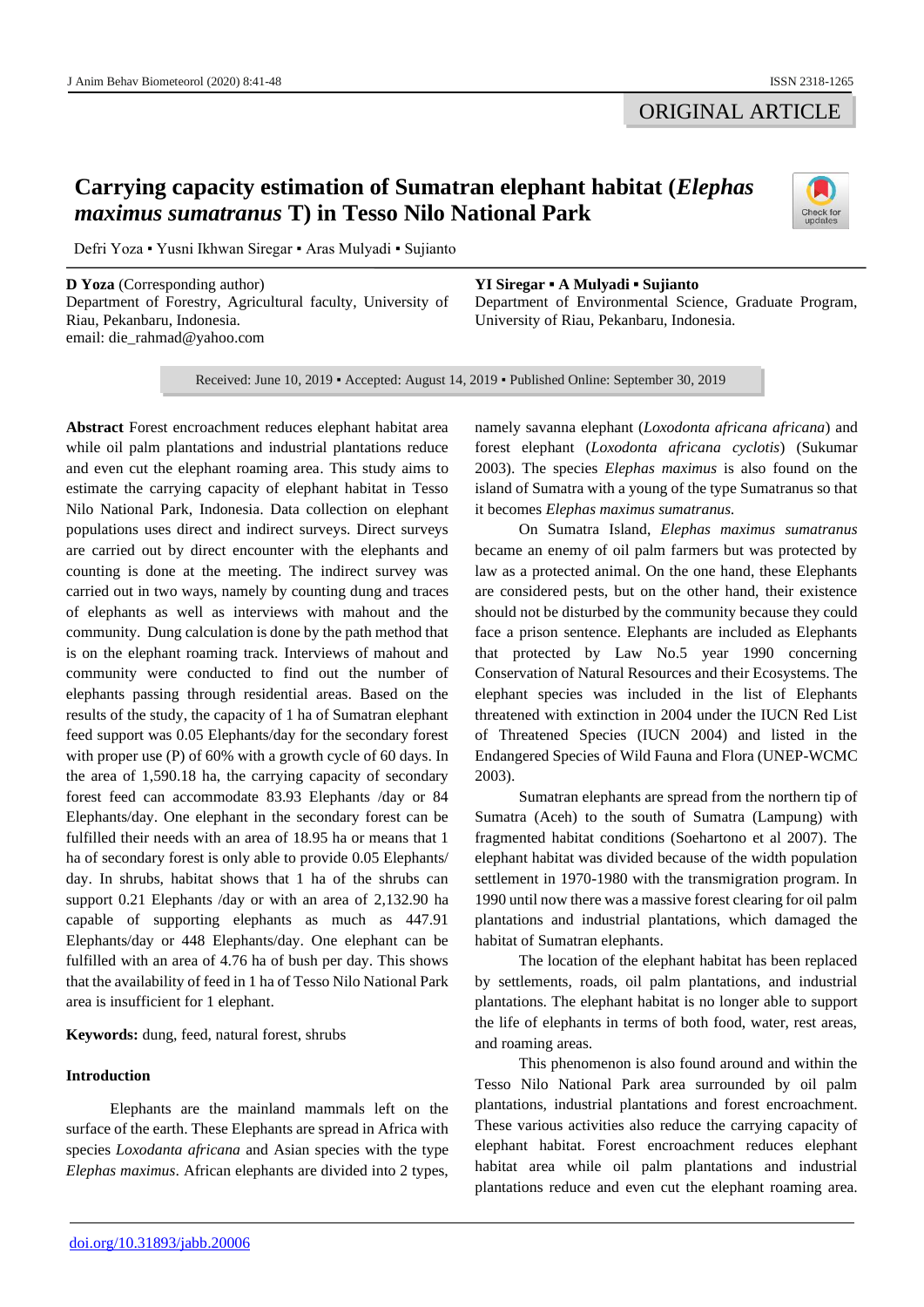This study aims to analyze changes in the carrying capacity of elephant habitat in the Tesso Nilo National Park.

## **Materials and Methods**

This research was conducted in January-June 2017 in Tesso Nilo National Park (TNNP), Indonesia especially in elephant habitat consisting of secondary forests and shrubs.

Tesso Nilo National Park is located at Pelalawan District, Riau Province of Indonesia, geographically at 0°08'8,6″ north latitude –  $0^{\circ}21'15,2''$  south latitude and  $101^{\circ}03'20,7''$  east longitude -101°51'43,6″ east longitude. Determination of the location of the study purposively at locations that become elephant roaming, especially those with secondary forests and shrub bushes. Research location shown in Figure 1.



**Figure 1** Research Location at TNNP (Tesso Nilo National Park).

## *Data collection*

The type of data collected in this study consists of primary data and secondary data. Primary data collected consisted of elephant population data, elephant habitat area, and elephant habitat productivity. Secondary data collected consisted of data on carrying capacity of elephant habitat in recent years at the TNNP location and the general condition of the TNNP location.

#### *Elephant population*

Data collection on elephant populations uses direct and indirect surveys. Direct surveys are carried out by encounter elephants directly and counting is done at the meeting. The indirect survey was carried out in two ways, namely by counting dung and traces of elephants as well as interviews with mahout and the community. Dung calculation is done by the track method that is on the elephant-roaming track. Interviews of mahout and community were conducted to find out the number of elephants passing through residential areas. From the results of dung calculations, traces and interviews with mahout and the community can be calculated elephant population density.

The density of elephant population based on dung according to Barnes (2001) can be approached through 3  $(three)$  variables, i) abundance/amount of dung per  $km^2$ , ii) the rate of dung production per day and iii) the decomposition rate of dung (days). The amount of dung is the accumulation of all dung piles found along the observation transect per km2. The rate of dung production (defecation rate) is how many times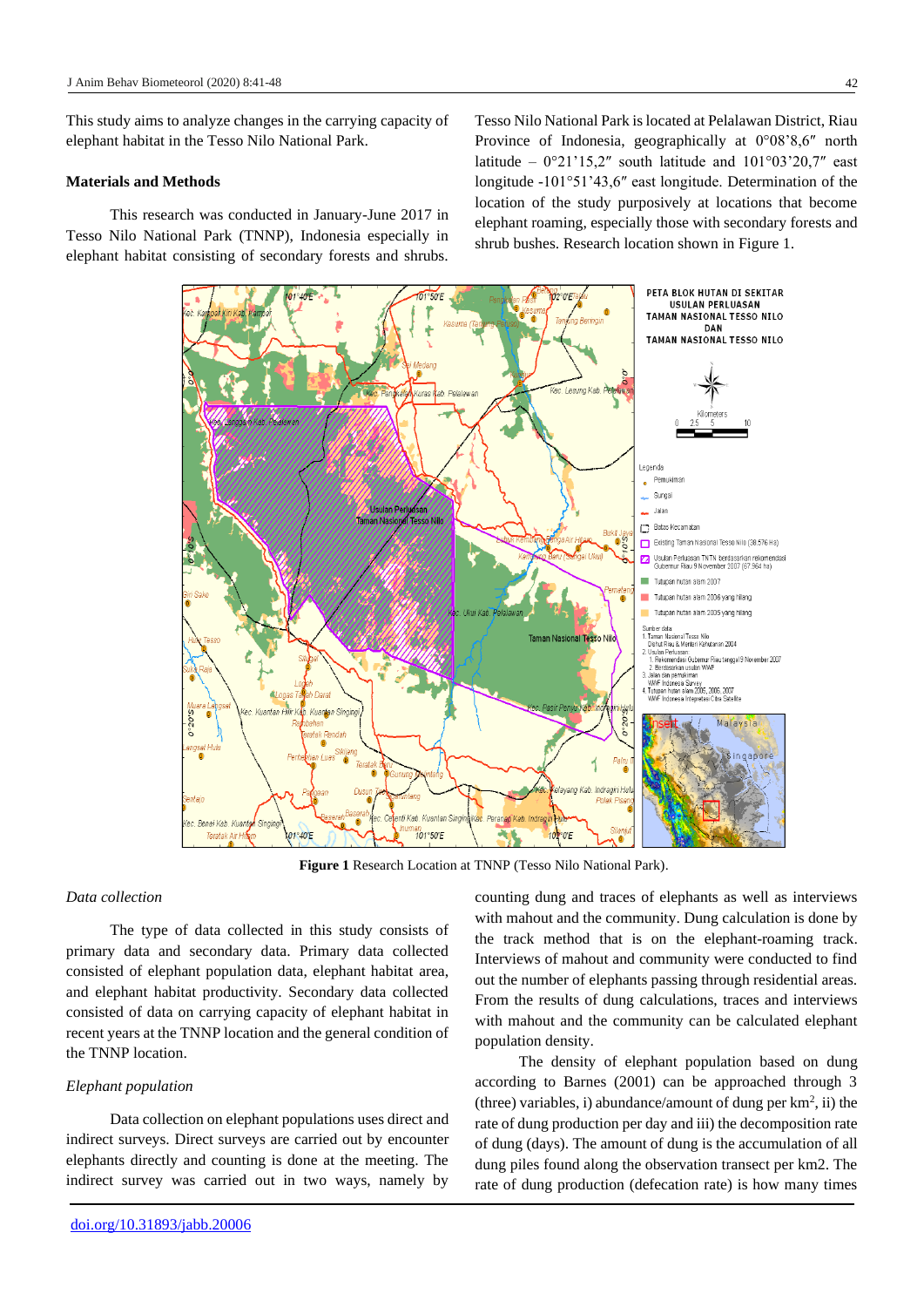an elephant poops per day, which according to Santiapillai and Suprahman (1986) ranges from 16-18 times per day and based on the standards of CITES in Lahkar (2007) is 18.07 per day. The decomposition rate of dung shows how long (days) the dung piles decomposes, by observing the sample of dung hat have been marked (Lahkar 2007). Dung asunder Rate uses a value of 0.0071 (Rizwar et al 2001).

#### *Elephant feed production*

Data collection on elephant feed production was carried out by analyzing vegetation on two elephant habitat locations, namely shrubs and secondary forests. Production data were collected by two ways of analyzing vegetation on both elephant habitat and cutting elephant feed to determine the weight of the elephant's biomass feed.

Elephant feed production is quantified by cutting feed plants for seedling level, sapling level, understorey (including grass), shrubs, lianas, epiphytes, palms, and pandanus; then weighed to get the wet weight. The size of the plot of observation samples for grass types (including reeds) is 1m x 1m, while for seedlings, understorey (other than grass) shrubs/herbs, ferns, with a sample size of 2m x 2m. For saplings, lianas, palms, and pandanus (with 5 cm  $\leq$  DBH  $\leq$  10 cm); example plot size is 5mx5m (Solichin, 2009). Placement of sample plots is chosen based on observations on the location of feed sources, with the number of sample plots adapted to field conditions.

## *Estimated carrying capacity of elephant habitats*

Data on the estimated carrying capacity of elephant habitat are collected by a combination of primary data and secondary data. Primary data carrying capacity was calculated from the amount of elephant feed production, elephant population, and elephant habitat area while secondary data carrying capacity was obtained from data and information on research related to the carrying capacity of elephant habitat in the Tesso Nilo National Park (TNNP).

#### *Data analysis*

Data analysis of elephant population was processed using the dung count approach. The dung count approach uses the approach of the amount of dung multiplied by the discharge rate of the dung divided by the rate of waste production. Vegetation analysis data is processed using the important value index (IVI). The important value index of each type of tree includes the sum of the Relative Density (RD), Relative Frequency (RF) and Relative Domination (RD). Important Value Index (IVI) is a quantitative parameter that can be used to express the level of dominance (level of mastery) of species in a plant community (Soegianto, 1994).

The carrying capacity of elephant habitat is processed using the equations of elephant feed production at an elephant habitat location. According to Alikodra (1990), based on the results of the weighing of wet weight obtained from each sample plot/path, biomass can be estimated using the formula for the amount of biomass in an area divided by the width of the track. This calculation is based on the assumption that the feed needs of elephants per 200-300 kg /Elephants/day (Ramono 2001) and with the precautionary principle are determined to be 300 kg /Elephants/day. According to Abdullah (2002), the habitat carrying capacity is calculated by comparing the area of 1 ha of the area with the carrying capacity of feed where the carrying capacity of feed is approached with the formula of total biomass divided by the needs of elephants per Elephants per day

## **Result and Discussion**

## *Elephant population*

From the results of observations on elephant populations in elephant habitat with a path area of 2 ha, the following results can be seen in Table 1.

Calculation of elephant population can be known by the discovery of traces and dung. This discovery is based on elephant legacy signs, including elephant footprints, former food fragments of elephants and elephant dung, which are commonly found around creeks such as the Perbakalan River and Air Sawan River. Population counting is based on the calculation of elephant dung found on elephant population observation pathways.

In Table 1 it can be seen that the presence of the most elephants is in restoration camp areas which are natural forest areas and rarely occur in human activities. The restoration campsite is an area of natural forest which still has sufficient diversity and quantity of feed. At this location, it can be said that the area still has a carrying capacity of habitat that is still good for the Sumatran elephant population, so the population in that area is quite width.

**Table 1** Number of populations in various locations.

| $N^{\rm o}$ | Location                                 | Total population |
|-------------|------------------------------------------|------------------|
|             | Post of Lancang Kuning TNNP              |                  |
|             | Around Lubuk Kembang Bunga Village       |                  |
|             | Shrubs of TNNP                           |                  |
|             | Secondary forest TNNP (Restoration Camp) | 19               |
|             | Total                                    | 49               |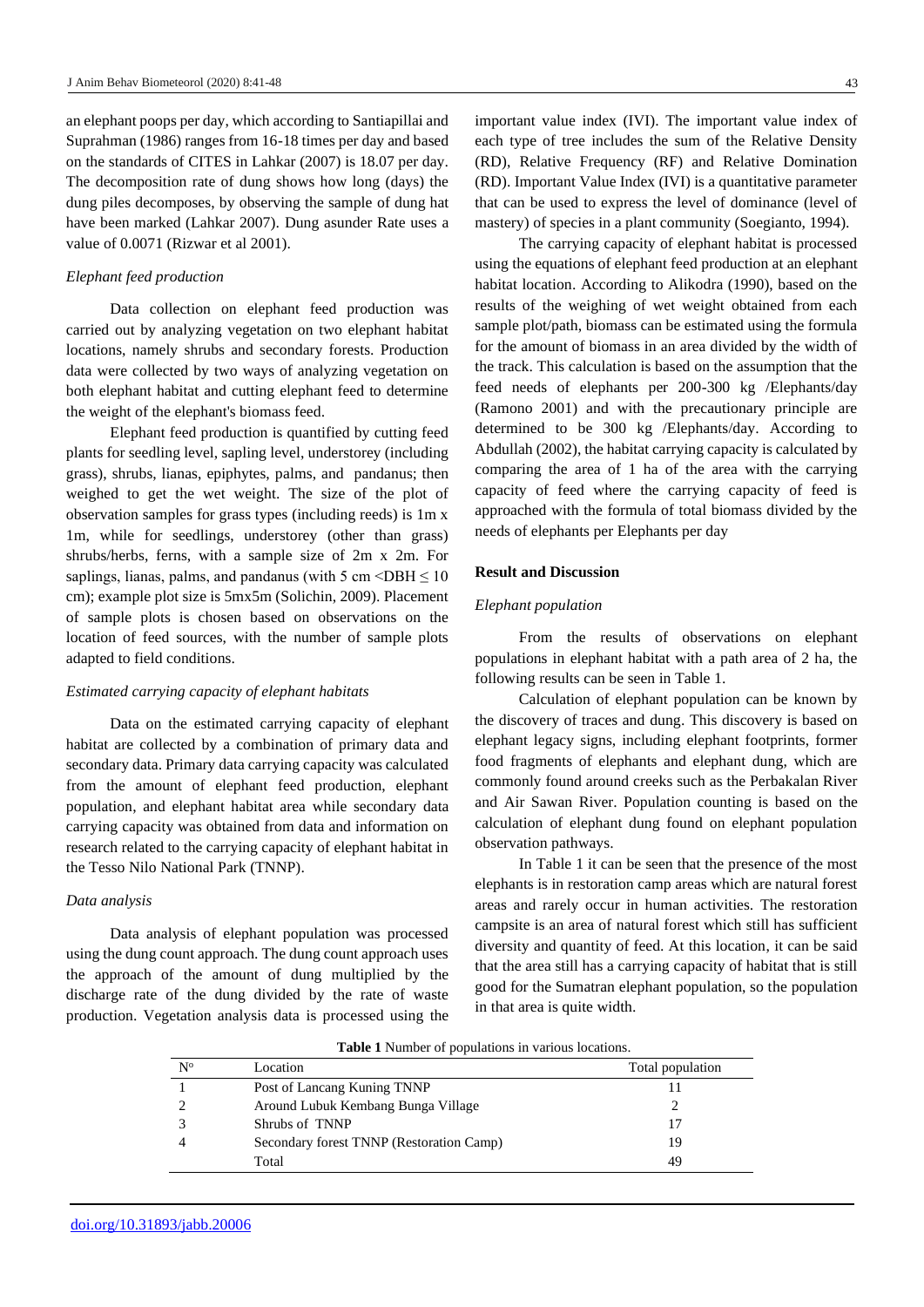The smallest population is in the vicinity of the Lubuk Kembang Bunga Village which is a rural area and on average is a community oil palm plantation area. In this area, there are many human activities so that elephants tend to avoid humans. Carrying capacity at this location can also be said to be low because the area is dominated by oil palm residents and there are not many shrubs and trees which usually become feed and shelter for elephants.

In the area of Lancang Kuning and shrubs, the population has a higher population than Lubuk Kembang Bunga Village. In this location, it is predominantly dominated by shrubs and acacia which can become feed and shelter for elephants. The close distance between the edge and natural

forest and locations that tend to be infrequently entered by humans makes elephants tend to be many in this location.

Researches related to the size of the elephant population found at the Tesso Nilo National Park can be seen in Table 2.

Based on Yoza and Sari (2008) it is known that in an area of 1331.19 ha one pocket of elephants was found consisting of 3 small groups namely 2 groups in Lubuk Kembang Bunga Village and 1 group at the Camp location. Lancang Kuning. Each group of elephants was found in secondary forests and shrubs where the number of elephants found in group 1 was 8 Elephants, group 2 were 5 Elephants and group 3 were 5 Elephants. The total number of elephants in the three small groups is 18.

|                | <b>Table 2</b> is unliber of elephants in Tesso is no elephant I ocked. |                                 |                       |                           |  |  |  |
|----------------|-------------------------------------------------------------------------|---------------------------------|-----------------------|---------------------------|--|--|--|
| $N^{\rm o}$    | Researcher                                                              | <b>Total Population</b>         | Number of individuals | Remarks                   |  |  |  |
|                | Yoza and Sari (2008)                                                    | 1 population                    | 18 Elephants          | Lubuk Kembang Bungo       |  |  |  |
|                |                                                                         |                                 |                       | Village and Lancang       |  |  |  |
|                |                                                                         |                                 |                       | Kuning Camp               |  |  |  |
| 2              | Desay and Syamsuardi                                                    | 3 population (total 118) or 200 | #58 Elephants         | Ukui-Nilo                 |  |  |  |
|                | (2009)                                                                  |                                 | #35 Elephants         | Rantau Kasih Tesso        |  |  |  |
|                |                                                                         |                                 | $#25$ Elephants       |                           |  |  |  |
| 3              | Yoza (2017)                                                             | 1 population                    | 38 Elephants          | Lubuk Kembang Bungo       |  |  |  |
|                |                                                                         |                                 |                       | Village                   |  |  |  |
| $\overline{4}$ | WWF (2017)                                                              | 2 population                    | 150-180 Elephants     | North and southeast Tesso |  |  |  |
| 5              | <b>BTNTN</b> (2017)                                                     | 3 population                    | 88 Elephants          | North, South and Rantau   |  |  |  |
|                |                                                                         |                                 |                       | Kasih                     |  |  |  |

**Table 2** Number of elephants in Tesso Nilo Elephant Pocked.

Each population found by researchers has a difference in number. This is influenced by direct and indirect methods. The method directly uses encounters while the indirect method uses the trace and dung approach. The method of calculating population based on traces and dung has a bias because it is related to the amount of dung released by elephants.

Based on these calculations the population used was 180 elephants because the number closest to the actual population was based on the DNA method carried out by WWF (2017) in collaboration with the Eijkman Institute in Germany. In addition, a survey conducted by WWF (2017) with the number 180 approached the amount calculated by Desai and Syamsuardi (2009) with a population of 118 individuals or 200 individuals.

## *Type and amount of elephant feed*

Elephant feed production is approached by calculating the number of species that become elephant feed in Tesso Nilo National Park and the important value index of vegetation. The important value index in the location of elephant habitat can be seen in Table 3.

Based on Table 3, it can be seen that the growth rate in secondary forests was found starting from the seedling,

sapling, pole and tree levels, while the bushes were found from the seedling, sapling and pole levels. In shrubs, there was no tree growth rate found and at the pole level only 1 type of pole was found, *Acacia mangium*. Secondary forests are dominated by tree species, while shrubs are dominated by understorey species and pioneer tree species such as mahang and acacia are found. The highest number of individuals is found in the seedling level in secondary forests and shrubs where the highest number of elephant food is found at this level. In addition to elephant grasses also like plants at the stake, pole, and tree level (Sukumar 1989). The observations at the observation site, elephants also eat leaves at the stake level, for example, species in the family Euphorbiaceae, while for plants on the pole level part of the bark is a favorite part, for example, the type *Dillenia axcelsa*, *Mallotus paniculatus.*

## *Sumatran elephant feed production*

Elephants choose certain parts that are preferred on a type of plant because not all parts of the types of food plants are eaten by elephants. Plant parts which are feed for elephants include leaves, stems, fruit, bark, roots, and tubers. The type of grass is almost all parts that grow above the ground are eaten by elephants.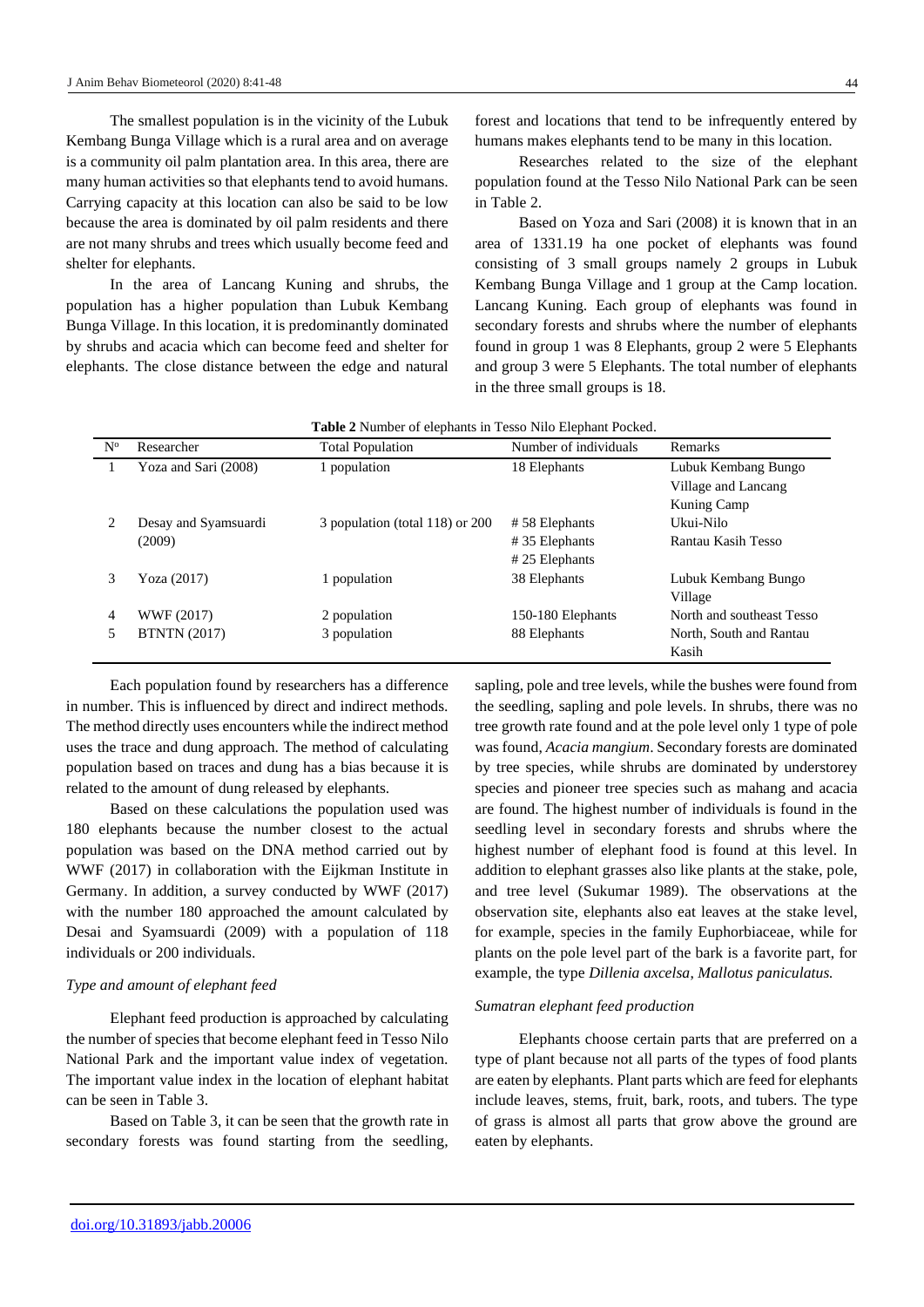| $\mathrm{N}^{\rm o}$ | Location      | Growth rate  | <b>Species</b>               | Important<br>value $(\%)$ | Total<br>(N/ha)  | Amount of elephants<br>feed type (N) |  |
|----------------------|---------------|--------------|------------------------------|---------------------------|------------------|--------------------------------------|--|
| -1                   | Secondary     | Seedling     | Eugenia odorata              | 27,50                     | 26700            | 17                                   |  |
|                      | forest        |              | Callophyllum sp              | 20,46                     |                  |                                      |  |
|                      |               |              | Syzygium sp                  | 20,01                     |                  |                                      |  |
|                      |               | Stake        | Eugenia odorata              | 23,99                     | 2064             | 17                                   |  |
|                      |               |              | Eugenia ridleyi              | 18,31                     |                  |                                      |  |
|                      |               |              | Garcinia xantochymus         | 8,38                      |                  |                                      |  |
|                      |               | Pole         | Eugenia ridleyi              | 23,85                     | 142              | $\overline{4}$                       |  |
|                      |               |              | Shorea parvifolia            | 23,85                     |                  |                                      |  |
|                      |               |              | Litsea sp                    | 23,53                     |                  |                                      |  |
|                      |               | Tree         | Stemonorus scorpioides Bacc. | 21,23                     | 125              | 7                                    |  |
|                      |               |              | Pentaspadon motleyii         | 19,58                     |                  |                                      |  |
|                      |               |              | Shorea parvifolia            | 15,82                     |                  |                                      |  |
| 2                    | <b>Shrubs</b> | Seedling     | Gleichenia trackaris         | 49,39                     | 136500           | 19                                   |  |
|                      |               |              | Alshophila cuspidata         | 19,79                     |                  |                                      |  |
|                      |               |              | Stenochlaena palustris       | 15,54                     |                  |                                      |  |
|                      |               | <b>Stake</b> | Macaranga triloba            | 30,83                     | 2224             | 9                                    |  |
|                      |               |              | Acacia mangium               | 25,53                     |                  |                                      |  |
|                      |               |              | Macaranga gigantea           | 20,24                     |                  |                                      |  |
|                      |               | Pole         | Acacia mangium               | 100                       | 4                | 1                                    |  |
|                      |               | Tree         | not found                    | $\boldsymbol{0}$          | $\boldsymbol{0}$ | $\mathbf{0}$                         |  |

## *The shrubs track*

The calculation of elephant feed production in the study carried out on shrubs consisted of 12 sample plots, from each plot there will be known the amount of biomass from various types of plants in the plot. Data obtained from the calculation of biomass in each plot can be seen in Table 4.

From Table 4 its can be seen that plot 5 has the highest total biomass of 1.37 kg/m2. This plot consists of the planted teki grass, needlegrass (*Chrysopogan aciculata*), wiregrass (*Panicum repens*) and sianik *(Cyperus aromaticum).* The second most biomass is found in plot 11 which consists of field teki grass *(Cyperus rotundus),* teki grass *(Cyperus sp),* and wiregrass *(Panicum repens).* The third most biomass is found in plot 12 which consists of field teki grass *(Cyperus rotundus),* needlegrass (*Chrysopogan aciculata*), wiregrass (*Panicum repens*) and sianik (*Cyperus aromaticum*). The results of the calculation of fresh elephant biomass on the shrubs observation track were 12 plots of 7.56 kg. If the results are calculated for an area of 1 ha, then the amount of biomass is 6,300 kg/ha.

| $N^{\rm o}$    | N <sup>o</sup> Plot | Biomass (Kg) | Width $(m^2)$ | Total Biomass ( $\text{Kg}/\text{m}^2$ ) |
|----------------|---------------------|--------------|---------------|------------------------------------------|
| 1              | Plot 1              | 0,39         | 1             | 0,39                                     |
| $\overline{2}$ | Plot 2              | 0,52         | 1             | 0,52                                     |
| 3              | Plot 3              | 0,65         | 1             | 0,65                                     |
| 4              | Plot 4              | 0,39         | 1             | 0,39                                     |
| 5              | Plot 5              | 1,37         | 1             | 1,37                                     |
| 6              | Plot 6              | 0,56         | 1             | 0,56                                     |
| 7              | Plot 7              | 0,70         | 1             | 0,70                                     |
| 8              | Plot 8              | 0,55         | 1             | 0,55                                     |
| 9              | Plot 9              | 0,70         | 1             | 0,70                                     |
| 10             | Plot 10             | 0,17         | 1             | 0,17                                     |
| 11             | Plot 11             | 0,81         | 1             | 0,81                                     |
| 12             | Plot 12             | 0,75         | 1             | 0,75                                     |
|                |                     | Total        | 12            | 7,56                                     |

**Table 4** Calculation of elephant feed biomass based on plots.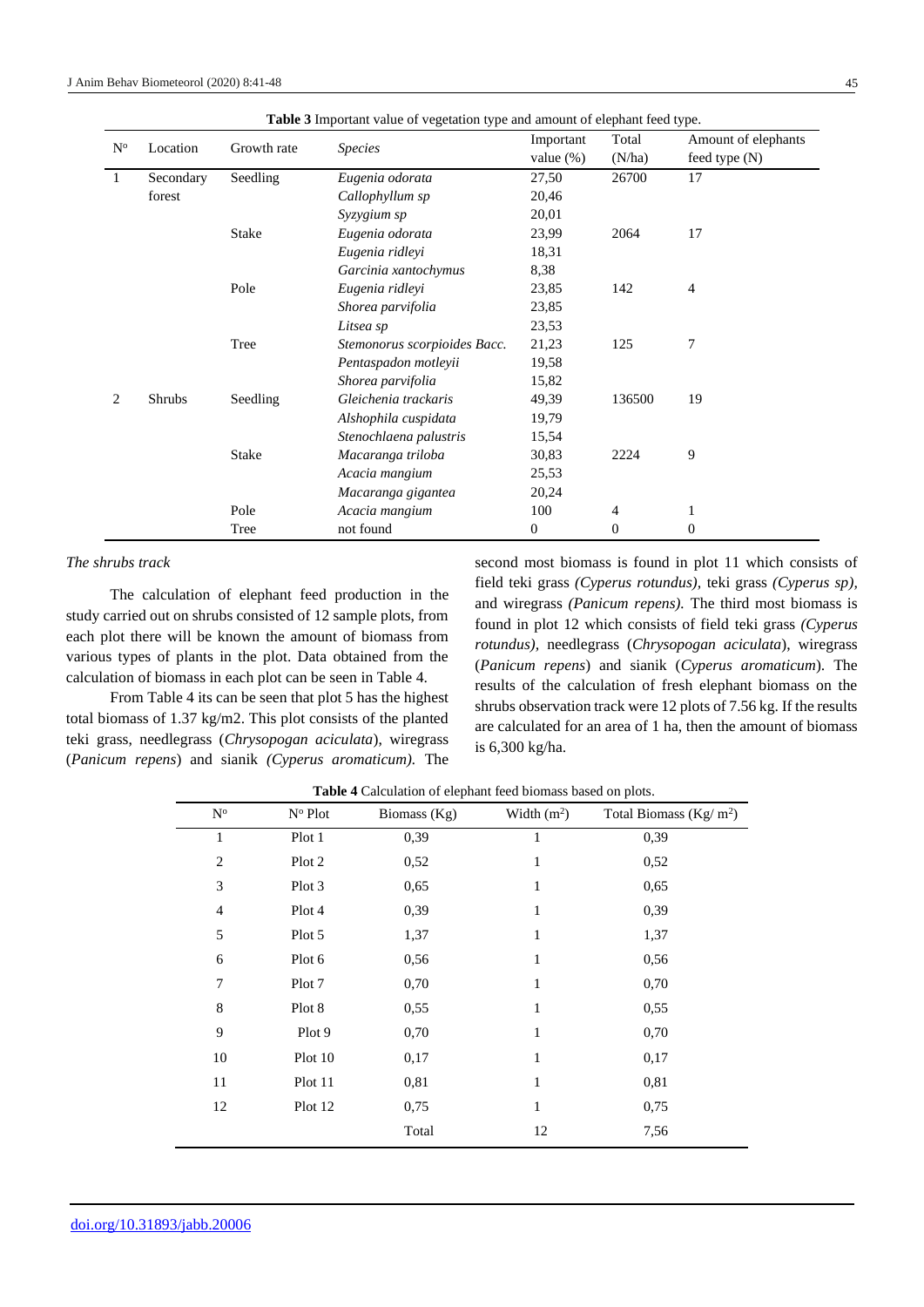Based on observations, it is shown that the types of biomass calculated are the types of plants eaten by elephants. These types are included in the family Cyperacea and Poaceae. These types are liked by elephants. The types that are liked by elephants usually correlate with the needs of elephants for the nutritional value contained in these foods. This is in track with Zahrah (2002) and Supartono (2007) who found that elephants

in East Aceh and Kerinci Seblat also like plant species from the families Cyperaceae and Poaceae.

#### *Secondary forest track*

Calculation of elephant feed production in subsequent studies was carried out in secondary forests. Data obtained from the calculation of biomass in each plot can be seen in Table 5.

|                |                     | л.           |               | ۰.                       |
|----------------|---------------------|--------------|---------------|--------------------------|
| $N^{\rm o}$    | N <sup>o</sup> Plot | Biomass (Kg) | Width $(m^2)$ | Total Biomass $(Kg/m^2)$ |
| 1              | Plot 1              | 0,11         | $\mathbf{1}$  | 0,11                     |
| $\overline{2}$ | Plot 2              | 0,21         | 1             | 0,21                     |
| 3              | Plot 3              | 0,19         | $\mathbf{1}$  | 0,19                     |
| $\overline{4}$ | Plot 4              | 0,10         | $\mathbf{1}$  | 0,10                     |
| 5              | Plot 5              | 0,41         | 1             | 0,41                     |
| 6              | Plot 6              | 0,24         | $\mathbf{1}$  | 0,24                     |
| 7              | Plot 7              | 0,08         | 1             | 0,08                     |
| 8              | Plot 8              | 0,10         | $\mathbf{1}$  | 0,10                     |
| 9              | Plot 9              | 0,09         | $\mathbf{1}$  | 0,09                     |
| 10             | Plot 10             | 0,17         | $\mathbf{1}$  | 0,17                     |
| 11             | Plot 11             | 0,09         | $\mathbf{1}$  | 0,09                     |
| 12             | Plot 12             | 0,11         | $\mathbf{1}$  | 0,11                     |
|                |                     | Total        | 12            | 1,90                     |
|                |                     |              |               |                          |

| <b>Table 5</b> Calculation of elephants feed biomass based on plots |  |  |  |  |  |
|---------------------------------------------------------------------|--|--|--|--|--|
|---------------------------------------------------------------------|--|--|--|--|--|

From Table 5 its can be seen that plot 5 has the highest total fresh biomass, which is 0.41 kg/m2, which consists of hedges (*Ixonanthes icosandra*), stone wood (*Irvingia malayana*) and kandis (*Garcinia xantochymus*). The second highest fresh biomass is found in plot 6 as much as 0.24 kg/m2, which consists of tenggek burung, kelat merah (*Eugenia ridleyi*), setunduk, caku, kelat putih (*Eugenia odorata*), kayu tuntubung and antui (*Mezzetia leptopoda*). The third highest fresh biomass is found in plot 2 of 0.21 kg/m2, which consists of kelumpang (*Sterculia foetida*) and antui (*Mezzetia leptopoda*).

The results of the calculation of fresh feed elephant biomass on the secondary forest observation track were 12 plots of 1.90 kg. If the results are calculated for an area of 1 ha, then the amount of biomass is 1,583.33 kg/ha. In the secondary forest observation track, many tree species are found at the seedling level. These types are eaten by elephants in all parts. In addition to the seedlings, there are also types of herbs eaten by elephants. This is in accordance with Zahrah (2002) and Supartono (2007) which states that elephants in East Aceh and Kerinci Seblat also like types of food from seedling and herbaceous levels.

*Estimation of carrying capacity of sumatran elephant feed*

Based on the results of the calculation of the carrying capacity of elephants in TNNP on the shrubs and secondary forests, the following results can be seen in Table 6.

Based on the results of the study, the capacity of 1 ha of Sumatran elephant feed support was 0.05 Elephants /day for the secondary forest with proper use (P) of 60% with a growth cycle of 60 days. Proper use value is used for topography that is not suitable for elephants. In the area of 1590.18 ha, the carrying capacity of secondary forest feed can accommodate 83.93 Elephants/day or 84 Elephants/day. One elephant in the secondary forest can be fulfilled their needs with an area of 18.95 ha or means that 1 ha of secondary forest is only able to provide 0.05 Elephants/day. The carrying capacity of the environment has an understanding of the ability of the environment to support the lives of humans and other living things.

Likewise with shrubs which show that 1 ha of the shrubs can support 0.21 Elephants /day or with an area of 2,132.90 ha capable of supporting elephants as much as 447.91 Elephants/day or 448 Elephants /day. One elephant can be fulfilled with an area of 4.76 ha of shrubs per day. This shows that the availability of feed in 1 ha of Tesso Nilo National Park area is insufficient for 1 elephant. As a result, elephants will find new locations and eat community plants to meet the needs of feed in width quantities. This result is not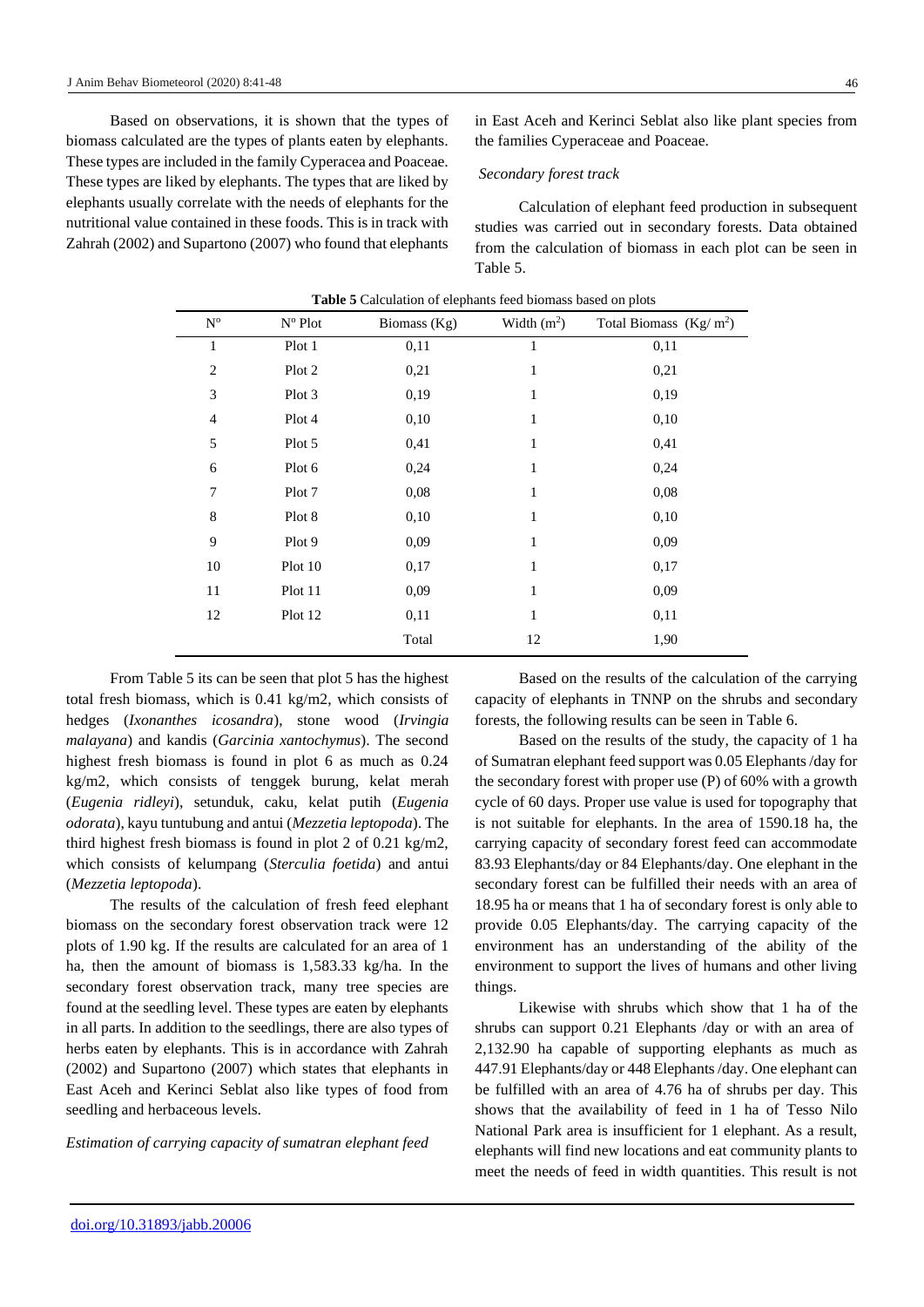much different from the research of Sugiyanto (2017) at the Air Hitam TNNP resort.

Based on the research of Sugiyanto et al (2017) states that in shrubs habitats with a total area of 3,534 ha obtained forage weight of elephant feed for 13,580,657.14 kg, the carrying capacity of elephant feed is 27,161.31 Elephants/day. If the plant life cycle found in shrub habitat is 60 days, it can

accommodate 452 elephants. In natural forest habitats with a total area of 4,860 ha obtained forage weight of elephant feed for 1,940,528.57 kg, the carrying capacity of elephant feed is 3,881.06 Elephants/day. If the life cycle of plants found in natural forest habitat is 60 days, the elephant can accommodate as many as 64 elephants.

| Width (ha) | Total biomass<br>(kg) | Elephants feed needs<br>(kg/Elephants/day) | Proper use<br>$(60\%)$ | Cycle<br>60 day | Feed carrying capacity<br>(Elephants/day) | <b>Remarks</b>      |
|------------|-----------------------|--------------------------------------------|------------------------|-----------------|-------------------------------------------|---------------------|
|            | 1.583,33              | 300                                        | 0.6                    | 60              | 0.05                                      | Secondary<br>forest |
| 1.590,18   | 2.517.785             | 300                                        | 0.6                    | 60              | 83,93                                     | Secondary<br>forest |
|            | 6.300                 | 300                                        | 0.6                    | 60              | 0,21                                      | <b>Shrubs</b>       |
| 2.132,90   | 13.437.270            | 300                                        | 0.6                    | 60              | 447,91                                    | <b>Shrubs</b>       |

The study results of Yoza and Sari (2008) estimated that habitat carrying capacity for 1 elephant was 16.67 ha/elephants/day. While the number of wild elephants in the research location (Lubuk Kembang Bunga Village) is estimated at 18. This can be seen from the trail left in the form of dung, footprints and former food fragments of elephants. With the total number of elephants found, the carrying capacity of the habitat is 300.06 ha /Elephants /day. This shows that with an area of 1,331.19 ha it can still accommodate elephants in width numbers without considering other factors.

Based on the calculation of the number of elephants at the study site, it was estimated that there were 180 Elephants. This amount can still be accommodated by elephant habitat in the TNNP area with the amount that can be accommodated by shrubs and secondary forests as much as 532 Elephants/day. But the elephants inside the TNNP area are still out of the area to look for food. This is thought to be caused by 1) feed calculated in the area which is outside the elephant roaming track or not passed by the elephant, 2) the feed is found in areas that are not economically traversed by elephants, 3) the elephant's feed is far from the water source, 4) the feed of the elephant is not safe for consumption either close to humans (forest encroachers) or close to predators (tigers). These reasons caused elephants to leave the TNNP area to find food on plantations or community settlements.

The needs of elephants in the TNNP area can be fulfilled by planting elephant feed plants at locations in open land or areas covered by acacia. Requirements that can be used as the basis for selecting planting locations consist of 1) feed planted on the elephant roaming track or on the path passed by the elephant, 2) the feed is found in economically traversed elephants, 3) the elephant's feed is close to water sources or location salt, 4) elephant feed is safe for consumption both far from humans (forest encroachers) or far from predators (tigers). Locations far from humans by moving humans from inside the TNNP area or away from predators or away from primary forests.

## **Conclusions**

Based on the results of the study, the capacity of 1 ha of Sumatran elephant feed support was 0.05 Elephants/day for the secondary forest and the carrying capacity of 1.590,18 ha can accommodate 84 Elephants /day. Likewise with shrubs which show that 1 ha of the shrubs can support 0.21 Elephants/day or with an area of 2,132.90 ha capable of supporting elephants as much as 448 Elephants/day. This shows that the availability of feed in 1 ha of Tesso Nilo National Park area is insufficient for 1 elephant and fluctuated every year.

#### **Acknowledgments**

Acknowledgments are expressed to the Tesso Nilo National Park Office Elephants and staff who have helped carry out this research, to the Tesso Nilo Foundation, which facilitated the conduct of this research along with the mahout who had accompanied the field.

## **Conflict of Interest Statement**

We confirm that we have no conflicts of interest.

#### **References**

Alikodra HS (1990) Management of Wild Life Vol. 1. Center for Inter-University Life Sciences. Bogor: Bogor Agricultural Institute.

Abdullah (2002) Carrying Capacity Estimation of Sumatran Elephant Habitats *(Elephas maximus sumatranus Temminck)* in the Tesso Nilo Riau Forest Area. (Thesis). Department of Biology, Major of